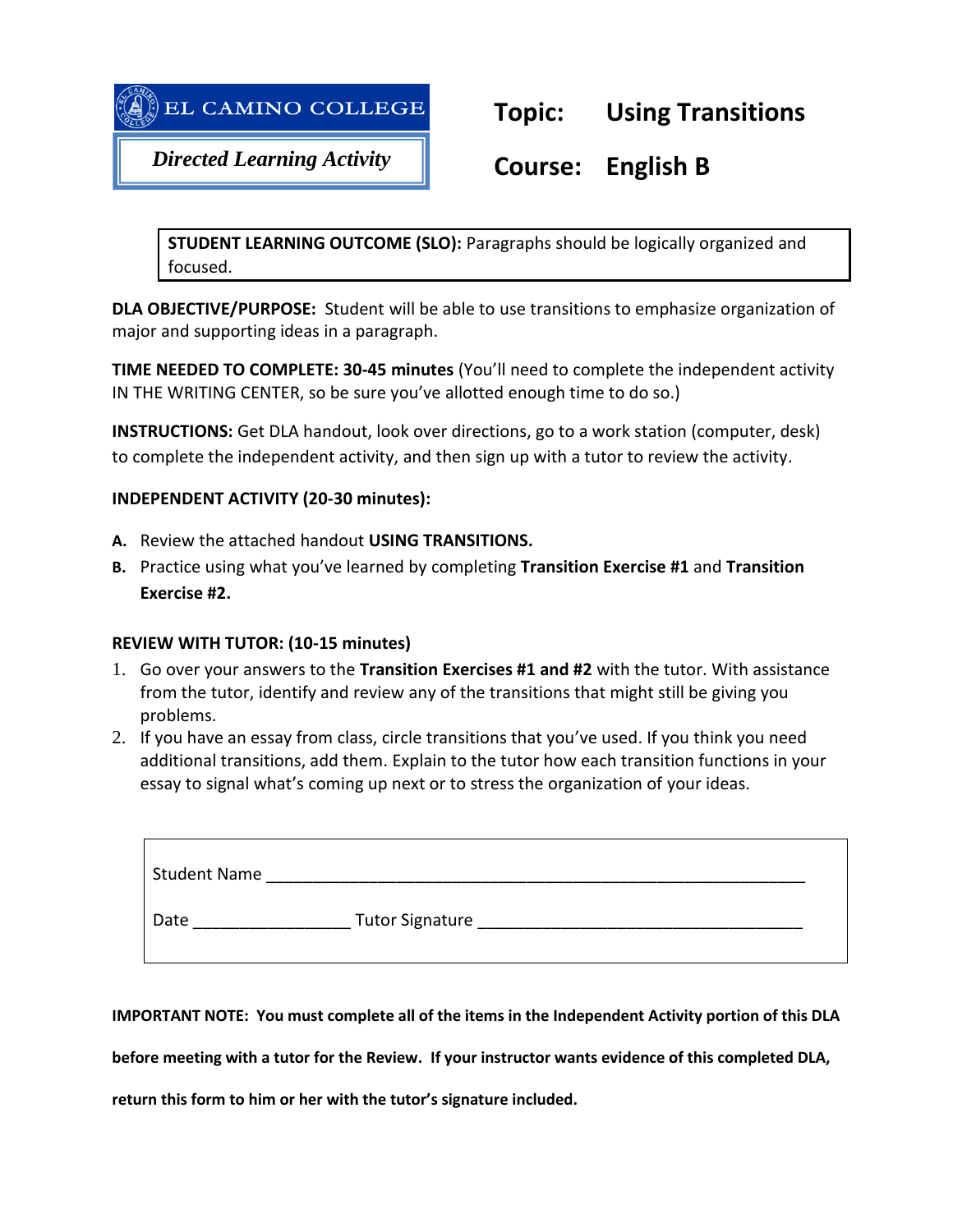#### **USING TRANSITIONS**

**Correction Symbol: trans**

**Transitions** are words that help the reader move smoothly from one idea to another. A transition acts like a road sign or signal flag to let readers know where they are and to tell readers what to expect coming up next in a paragraph or essay.



### Uses of Transitions: **Uses of Transitions:**

- 1. To emphasize the organization of your ideas (least important to most important reasons, time order of an event, etc.).
- To emphasize the relationship of one idea to another (major point, example to illustrate a point, 2. To emphasize the relationship of one idea to another (major point, example to illustrate a point, similar or opposite idea to the previous one) similar or opposite idea to the previous one)

#### **Transitions to show overall ORGANIZATION of ideas:**

**Words to show main points:**

First, Second, Third, Finally First, Next, Last For one thing, For another thing, Finally First, More significant (important), Most significant (important) First, Even worse (better), Worst (Best) of all

Words to show **examples**:

For example, For instance, Also, in addition, (to add another example) Another (to add another example)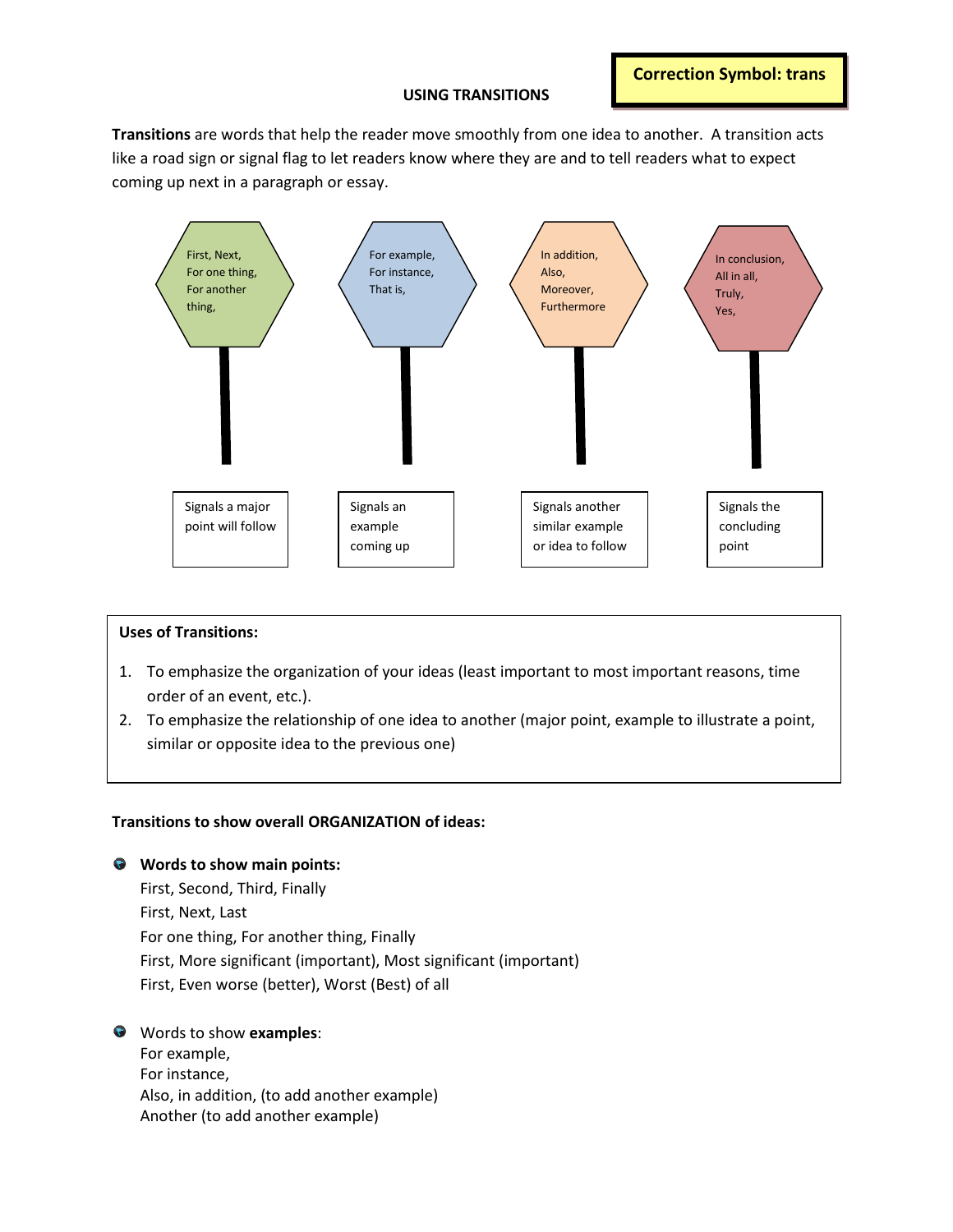Words to show **conclusion** Truly, All in all, In conclusion, As you can see, On the whole,

#### **Transitions to show RELATIONSHIPS:**

Words that **Compare** (show how things are alike*): in the same way, and, also, in addition, as well as, both, each of, either, like, similarly, the same, too*

Example: Like Enrique, Sylvia is a huge fan of hip hop music.

Words that **Contrast or Show Exception** (give a different or opposite example or idea): *although, whereas, but, however, on the other hand, instead, in contrast, yet, unlike, conversely, nevertheless, still*

**Example:** Although Mike loves to watch sports, Jonathan would rather be playing them.

Words that **Add** (give another similar example or idea): *furthermore, in addition, moreover, besides, and, also*

Example: Melanie is taking a full load of classes this semester; moreover, she is working two jobs.

Words that show **Time**: *first, then, next, at the same time, meanwhile, afterwards, subsequently*

Example: First we picked up drinks and chips from 7-11; then, we bought sandwiches from Subway.

Words that show **Direction or Location**: *here, there, over there, beyond, nearly, opposite, under, above, behind, to the left, to the right, in the distance*

Example: **Behind** the football field was an empty lot where the neighborhood kids liked to play.

Words that show **Cause and Effect**: *because, as a result, consequently, therefore*

Example: Marcy needed one more unit to qualify for a discount on her car insurance; consequently, she enrolled in an Academic Strategies class.



When a transition is used to join two words groups that could stand alone as sentences, it's preceded by a semi colon and followed by a comma.

Sentence One: Jolene wanted an "A" in the course. Sentence Two: She didn't want to work too hard for it.

Sentences joined by a transition: Jolene wanted an "A" in the course; however, she didn't want to work too hard for it.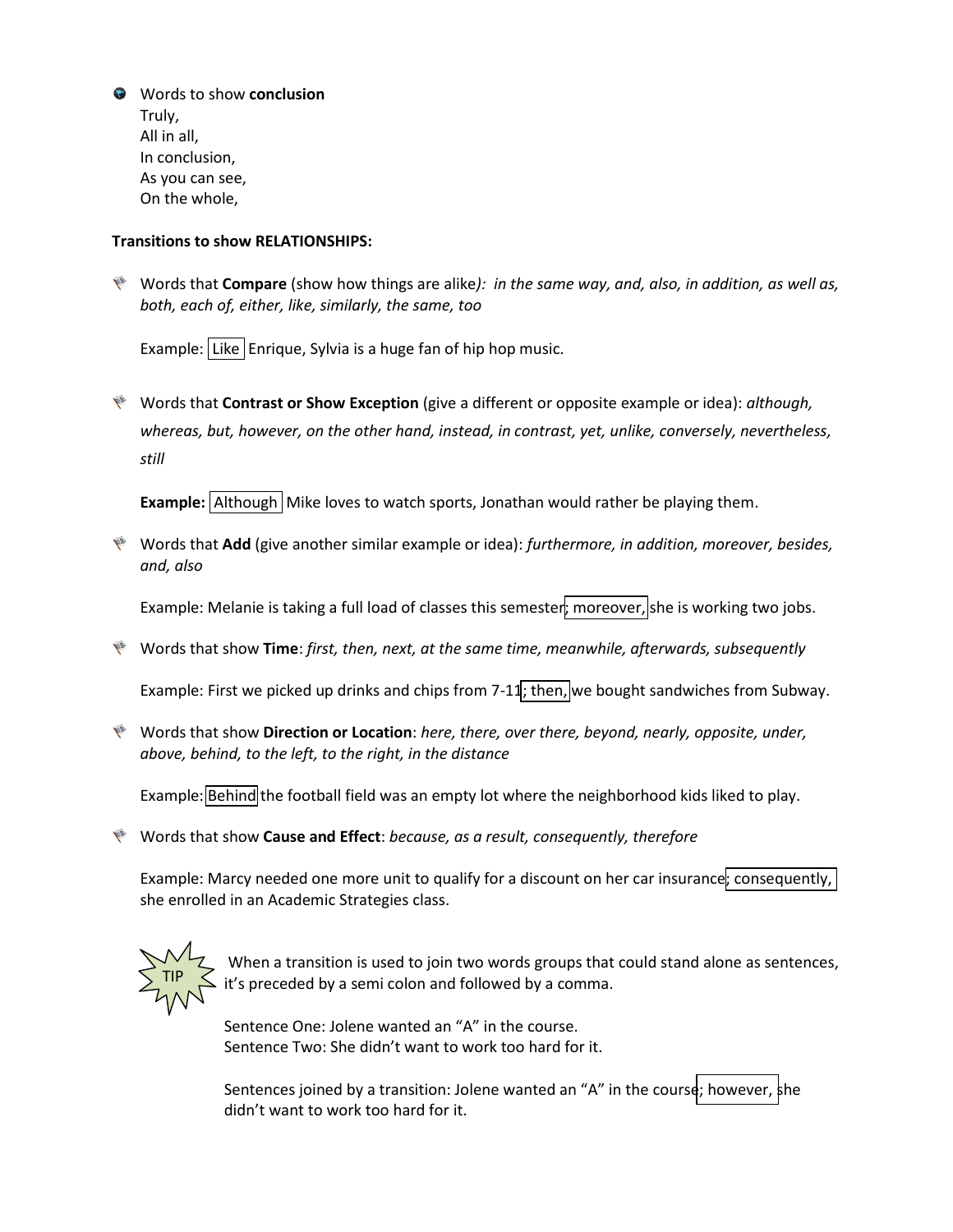#### **Transition Exercise #1**

A. Look at the following outline for a one-paragraph essay that tells why Oktoberfest is the writer's favorite holiday. Each major point in the outline—a reason why the writer likes this holiday--is indicated by a Roman numeral (I, II, III). Each major point is illustrated by 3 specific examples/pieces of information, labeled A, B, and C.

#### Paragraph Outline:

Topic Sentence: Oktoberfest is my favorite holiday.

- I. Big Bear Tradition
	- A. Family always goes up to Big Bear Lake and rents a cabin
	- B. Oktoberfest parties at Convention Center
	- C. Activities for children and adults everyone can enjoy
- II. Crazy costumes
	- A. German costumes men in lederhosen, women dressed as Bavarian beer garden waitresses
	- B. Crazy hats chicken hats, alpine hats with a feather, beer hats
	- C. Silly necklaces
- III. Entertainment
	- A. German band
	- B. Dances polka, chicken dance, pizza hut dance
	- C. Contests beer drinking, log sawing, stein holding



© LA Times

B. Now look at the following paragraph based on the outline. Notice how the transitions serve to emphasize the organization and relationships between the points and examples.

**Key to Paragraph with Transitions Identified:** Transitions that indicate major points (I, II, III on outline) are enclosed in boxes. Transitions that indicate examples and additional examples to illustrate the major points are underlined. The transition that identifies the conclusion is circled.

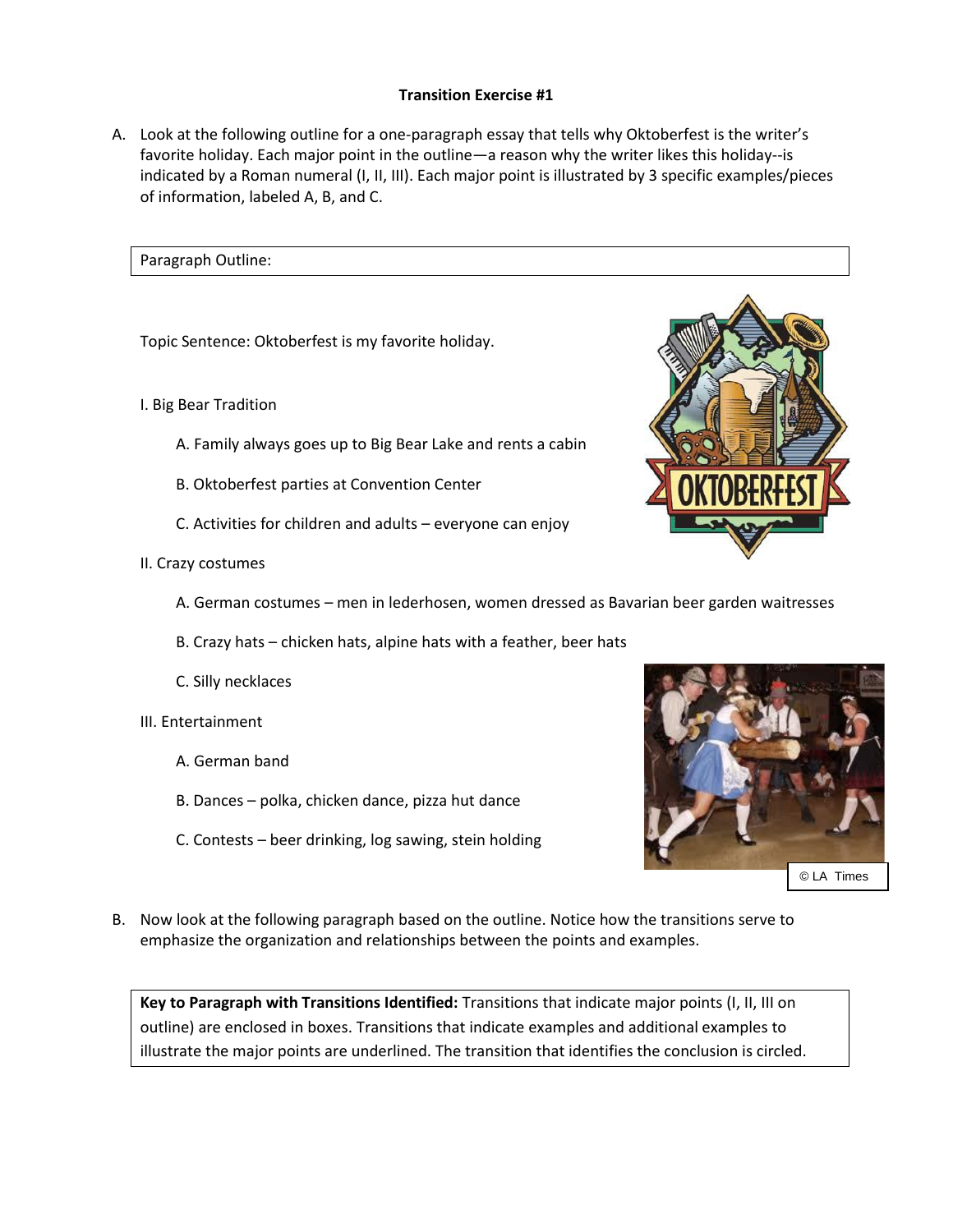#### A Unique Holiday

Oktoberfest is my favorite holiday. One thing that I love about Oktoberfest is my family's tradition of going to Big Bear Lake for a weekend every October. We rent a cabin there so that we can attend the Oktoberfest activities that go on at the Big Bear Convention Center all month. The center has activities for children and adults, so everyone from my little cousins to my grandparents can find something to enjoy. For example, German games, music, foods and drinks are featured. Another thing that I love about Oktoberfest is the costumes people wear. For instance, men and boys will dress up in *lederhosen*, which are leather shorts with built-in suspenders to hold them up. Girls and women like to dress up as Bavarian beer garden waitresses, like the woman on the St. Pauli beer label. People who don't have a costume wear crazy hats: chicken hats, alpine hats with a feather, and even hats with beer cans on them. Also, people can purchase silly necklaces to wear. Last year, for example, my sister bought a necklace with a rubber chicken hanging from it. The best thing about Oktoberfest is the entertainment. For example, at least one band actually comes from Germany each year to play music at the Convention Center, and even local bands play "oompah" music. Dancing to this music is a lot of fun. Of course there is the traditional polka dancing; in addition, the chicken dance and the Pizza Hut dance are very popular. Another source of entertainment is the contests. For instance, there are beer drinking, log sawing, and stein holding contests for women and men $(AII)$  in all, the family tradition, costumes, and entertainment make Oktoberfest a unique holiday experience that I look forward to every year.

C. Refer to the paragraph above to fill in the blanks.

1. List the three transitions that signal a major idea:

\_\_\_\_\_\_\_\_\_\_\_\_\_\_\_\_\_\_\_\_\_\_\_\_ \_\_\_\_\_\_\_\_\_\_\_\_\_\_\_\_\_\_\_\_\_\_\_\_\_

\_\_\_\_\_\_\_\_\_\_\_\_\_\_\_\_\_\_\_\_\_\_\_ \_\_\_\_\_\_\_\_\_\_\_\_\_\_\_\_\_\_\_\_\_\_\_ \_\_\_\_\_\_\_\_\_\_\_\_\_\_\_\_\_\_\_\_

2. List two transitions that signal an example: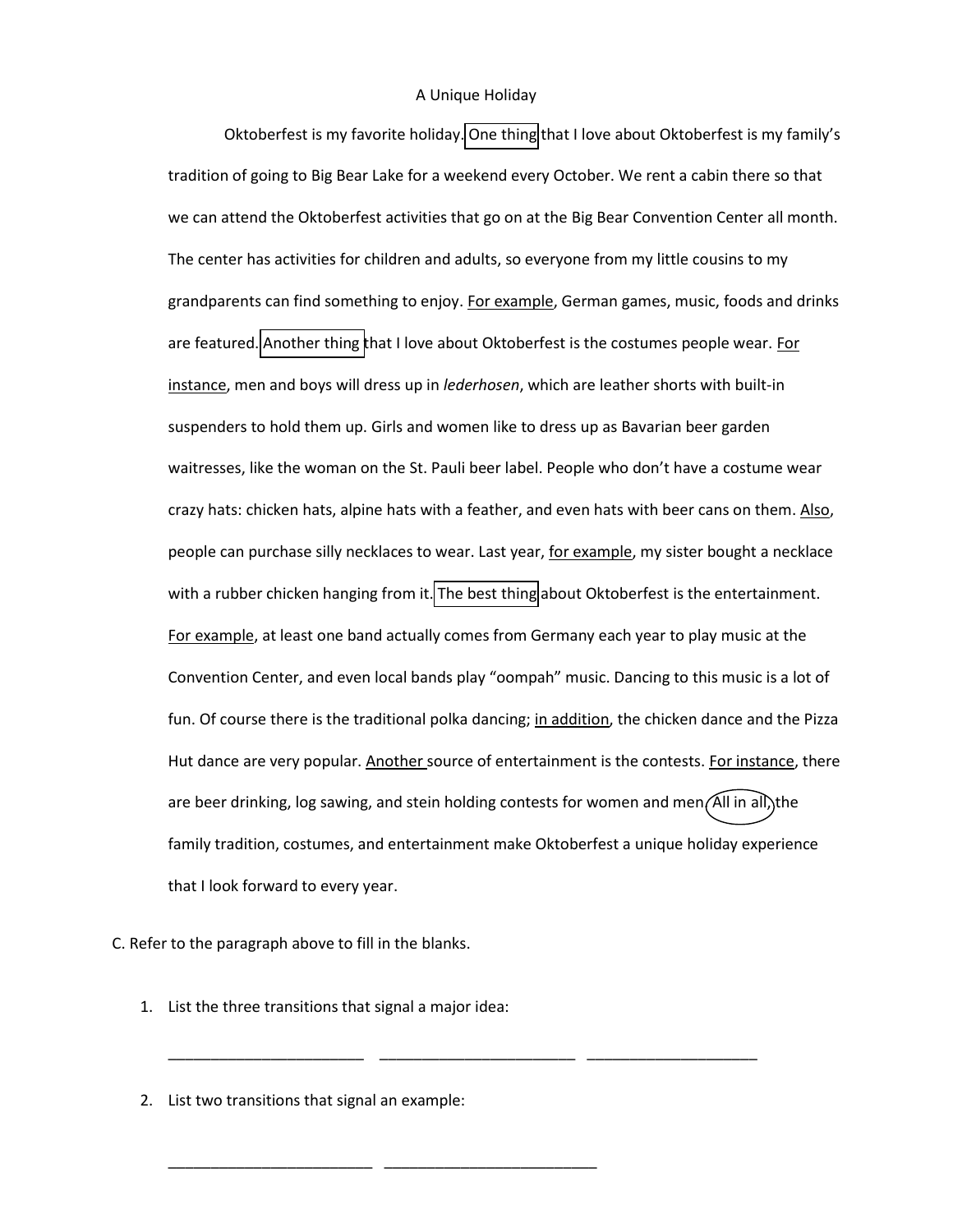3. List two transitions that signal an additional example:

\_\_\_\_\_\_\_\_\_\_\_\_\_\_\_\_\_\_\_\_\_\_\_\_ \_\_\_\_\_\_\_\_\_\_\_\_\_\_\_\_\_\_\_\_\_\_\_\_\_

4. List the transition that signals a conclusion.

\_\_\_\_\_\_\_\_\_\_\_\_\_\_\_\_\_\_\_\_\_\_\_\_

D. The outline and paragraph that follow identify three types of sources that students can use to help them develop a writing assignment. Each type is illustrated by 3 examples. Look at the outline to help you identify which ideas are main points and which are examples.

#### Paragraph Outline

Topic Sentence: Students can draw on a variety of sources to help them with writing assignments.

- I. Personal experiences
	- A. conversations with others
	- B. electronic communications
	- C. college skills
- II. Experiences of others
	- A. interviews
	- B. overhead conversations
	- C. television shows
- III. Research
	- A. articles and books
	- B. internet
	- C. librarian



#### List of transitions:

| Major ideas: first, second, for one thing, for another thing, finally, |                            |  |  |  |
|------------------------------------------------------------------------|----------------------------|--|--|--|
| Examples:                                                              | for example, for instance, |  |  |  |
| Additional examples: in addition, also, additionally, moreover         |                            |  |  |  |
| Conclusions: all in all, on the whole, as one can see,                 |                            |  |  |  |

**Instructions:** In the following paragraph, transitions have been removed. A list of possible transitions appears above this box. Write an appropriate transition from the list in each of the blanks in the paragraph. Be sure to capitalize the first word if it begins a sentence. You don't have to use all of the transitions listed, and you may use some of the transitions more than once, but try to use a variety of them. Two have been done for you. (Hint: Look for clues below the blanks.)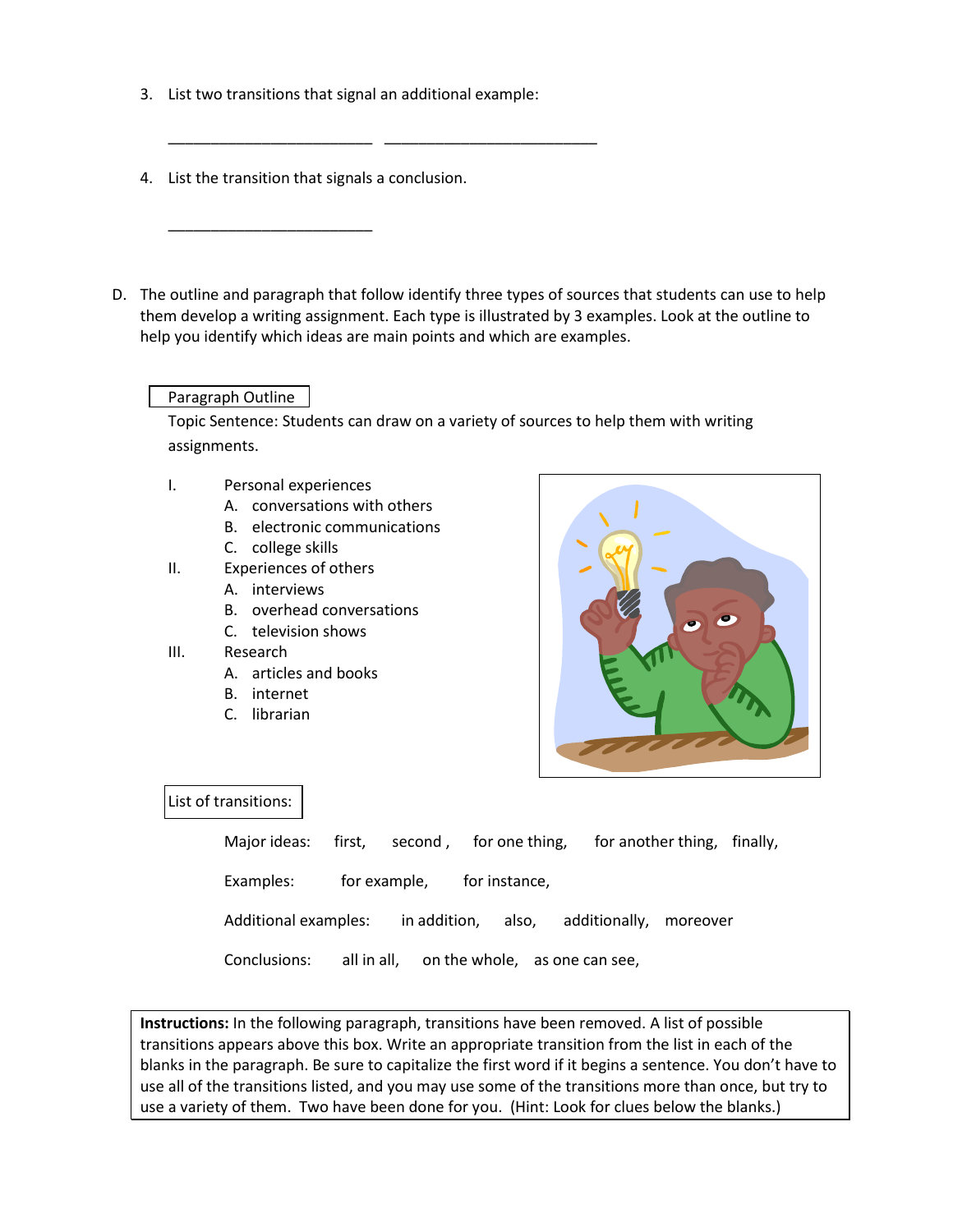# Sources for College Writing

Students can draw on a variety of sources to help them with writing assignments.

| ______, they can draw on personal experiences. ____________________                                                      |                    |  |  |  |  |  |
|--------------------------------------------------------------------------------------------------------------------------|--------------------|--|--|--|--|--|
| first major idea                                                                                                         | example            |  |  |  |  |  |
| for an assignment about communication skills, a writer might think about the way he or she                               |                    |  |  |  |  |  |
| communicates through conversations with others while at work or at home.                                                 |                    |  |  |  |  |  |
| a writer might look at ways he or she communicates with others <a></a>                                                   |                    |  |  |  |  |  |
| additional example<br>electronically via email or texting or Facebook. Students might ______________________ find        |                    |  |  |  |  |  |
| examples of written communication skills by looking at skills they've learned for previous                               | additional example |  |  |  |  |  |
| writing assignments. ________________________________, student writers can look for ideas<br>second major idea           |                    |  |  |  |  |  |
| from other people's experiences. __________________________, writers can interview other                                 |                    |  |  |  |  |  |
| example                                                                                                                  |                    |  |  |  |  |  |
| students or even family members. ___________________________, a writer may have heard                                    |                    |  |  |  |  |  |
| additional example                                                                                                       |                    |  |  |  |  |  |
| others talk about this topic, maybe in class. $A$ nother source would be<br>additional example                           |                    |  |  |  |  |  |
| television shows on the topic of communication. ____________________, college writers may<br>third major idea            |                    |  |  |  |  |  |
| find that they need to do some research to complete an assignment. ____________________                                  |                    |  |  |  |  |  |
|                                                                                                                          | example            |  |  |  |  |  |
| lots of experts have written articles or books on the topic of communication skills.                                     |                    |  |  |  |  |  |
| a search of "communication skills" on the internet might                                                                 |                    |  |  |  |  |  |
| additional example                                                                                                       |                    |  |  |  |  |  |
| provide useful information; <i>____ <b>moreover</b> __,</i> reference librarians can help students<br>additional example |                    |  |  |  |  |  |
| find research materials in special collections or databases. ______________, college writers                             |                    |  |  |  |  |  |
| need to be able to draw on a combination of personal experience, observations of others,                                 |                    |  |  |  |  |  |
| and research materials to develop their written assignments.                                                             |                    |  |  |  |  |  |

Paragraph adapted from John *Langan's Exploring Writing: Sentences and Paragraphs*, 2E.